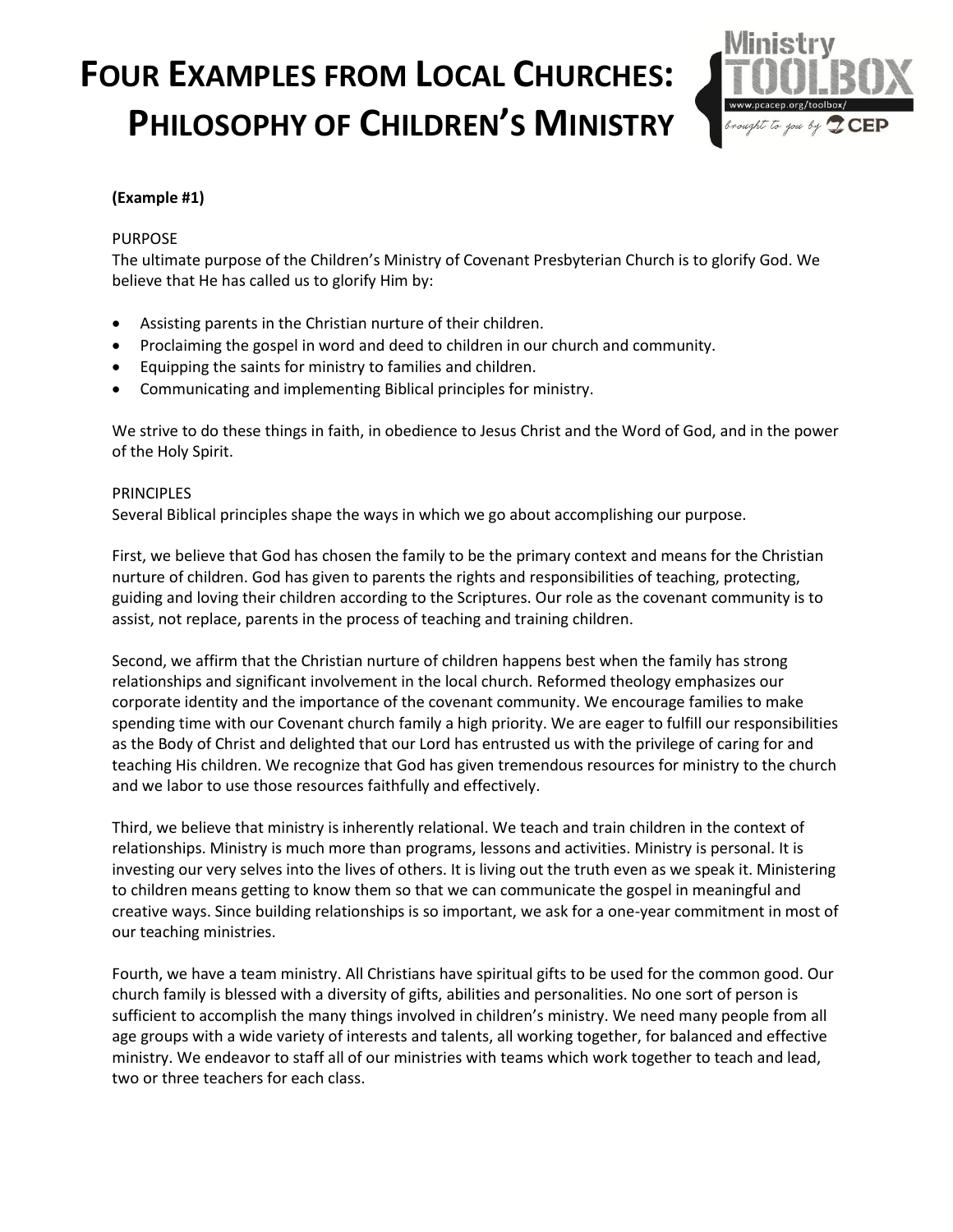

Finally, we distinguish between essentials and appearances. The Biblical and Reformed theology which helps to define Covenant as a particular church will always be the foundation of our children's ministry. The specific details of our children's ministry may change now and then as our church family grows numerically and spiritually, but the foundational concepts and purposes will not. Our ministry to children will include worship, instruction, evangelism, service and fellowship. Exactly what these things look like in the life of our church family will vary, but the essence of the ministry will not because it is rooted in God Himself and in who He has called us to be.

#### SCRIPTURAL FOUNDATION

We believe that the Bible speaks clearly to the importance of teaching children. Some of the verses that shape our ministry priorities are:

Genesis 17:7 Deuteronomy 6 Psalm 78 Proverbs 22:6 Malachi 4:6 Matthew 19:13-15 Luke 1:17 Acts 2:38-39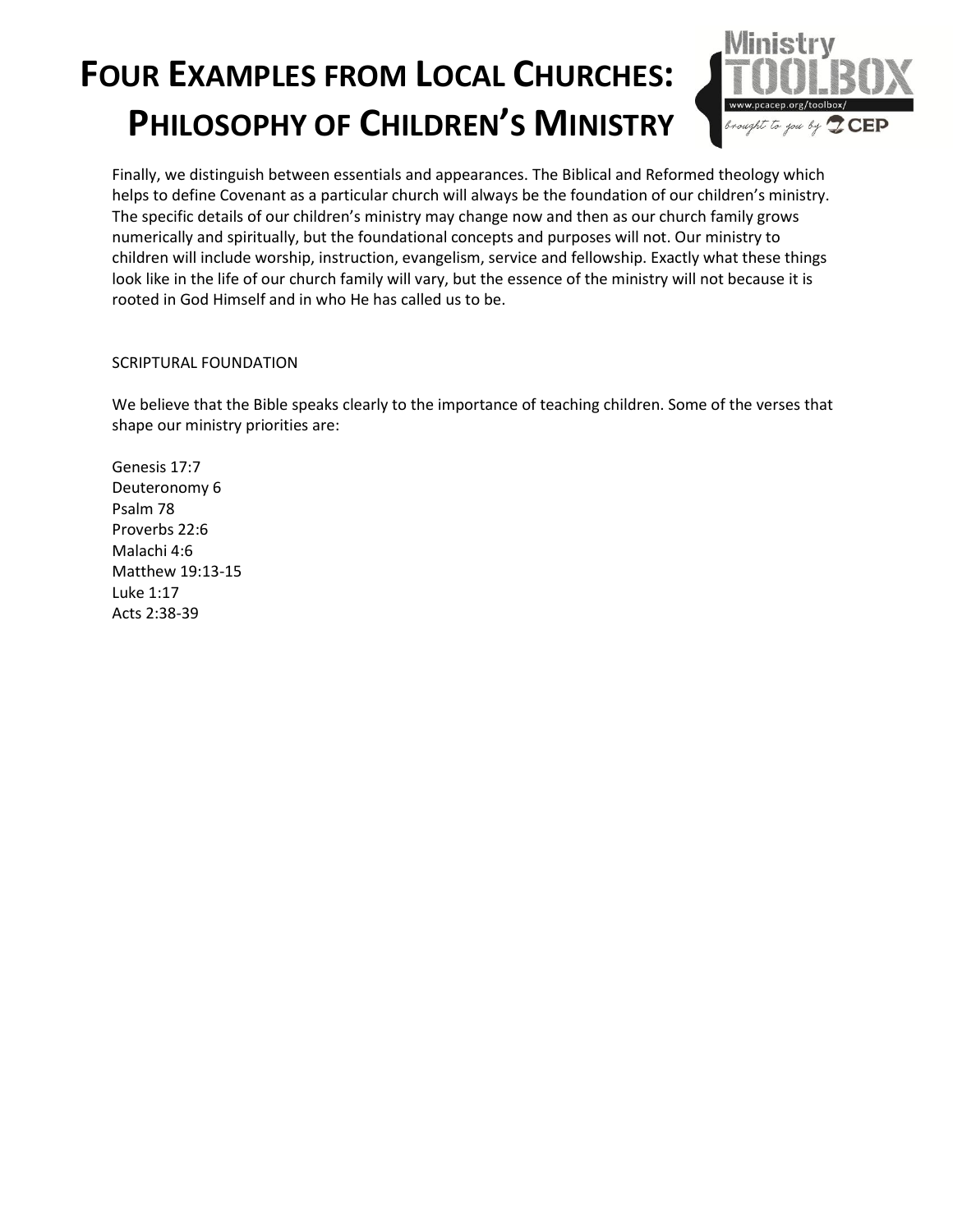

**Purpose Statement and Core Values (Example #2)**

#### Purpose

The purpose of Hope Church's Children's Ministry (CM) Program is to enable the Children of Hope to grow into fully functioning members of the Body of Christ; specifically, the family of Hope Church.

In light of this we seek to enable the kids to

- 1. Understand and embrace the gospel of Christ
- 2. Experience and practice their part in the covenant (Church) community: By enabling them to participate and contribute at their level. By experiencing the blessings and meet their responsibilities.
- 3. Integrate church teaching into every area of life.
- 4. Be challenged and equipped to bring the hope of the gospel to a lost and dying world.

#### **CORE VALUES**

#### Grace Driven

We desire to simultaneously encourage regular attending Kids (Covenant Kids) to grow in grace while being ready each week for the first time visitor, being ready to integrate un churched and non-believing children into any Children's Ministry activity.

#### God-ward Focus

The CM teachers will direct each lesson toward teaching children about knowing God in Christ and then consistently demonstrating how this is the focus of all of Scripture.

#### Covenant Community

The church as our Covenant community is the extended spiritual family of every child, where each one can find belonging and identity.

We desire to equip families to grow in their knowledge of God and live out daily obedience to Christ in their homes, schools, and neighborhoods.

We will encourage and expect the children within our covenant community to participate, to contribute and show respect to all people, young or old, within the covenant community.

#### Effective Communication

We believe that the church's responsibility is to communicate gospel truths in a manner that is age appropriate and accounts for multiple learning styles and God given personality types.

At every age level we should seek to communicate the gospel in a manner that is interesting, comprehensible, age appropriate and applicable to the children's lives.

In every area of our program utilizing curriculum and materials that are consistent with our core values (grace-driven, God-ward in focus, and covenantal).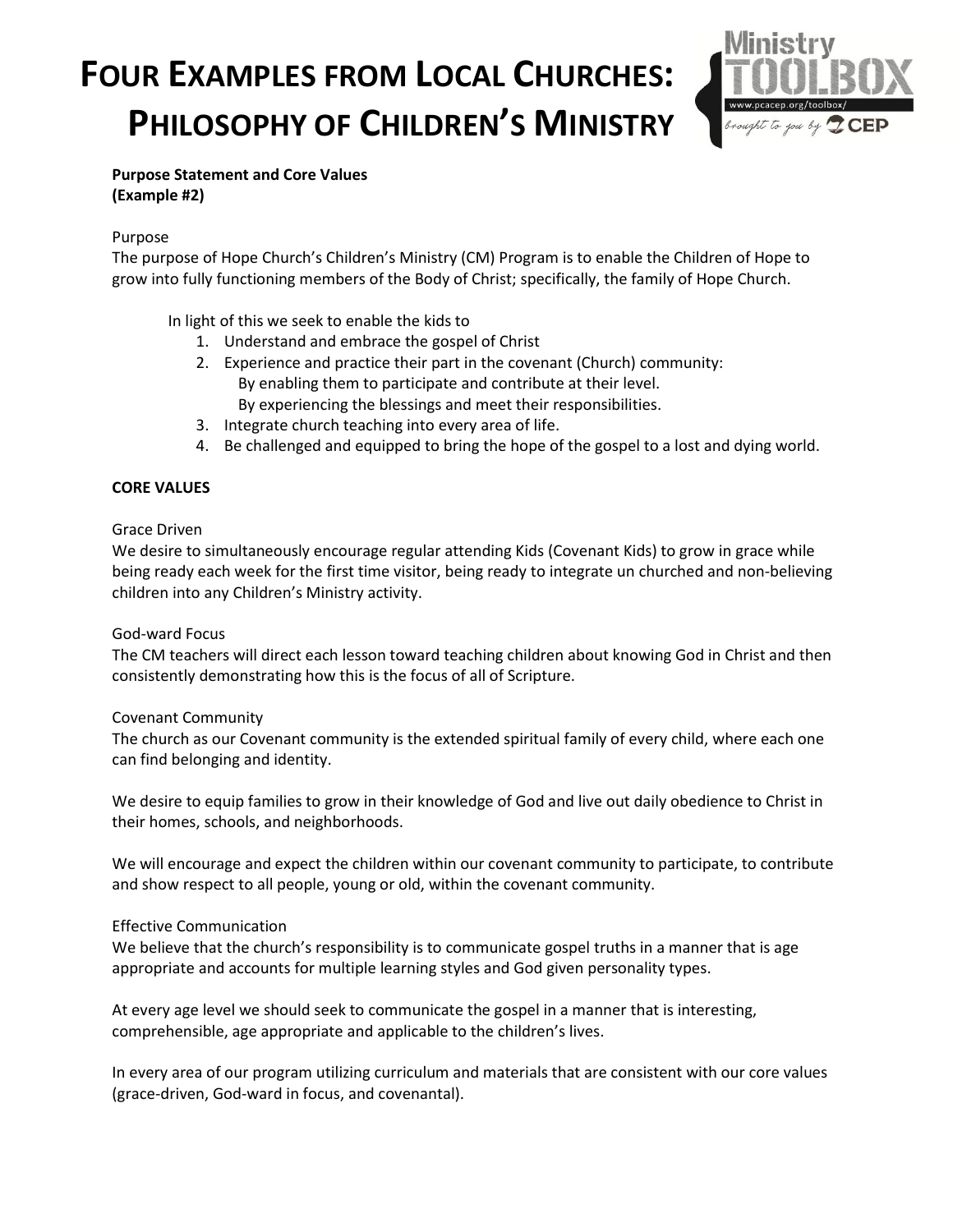

We desire to be intentional and purposeful in every teaching opportunity to bring glory to God.

We desire to make the focus of Bible teaching not just moral lessons or Bible stories, but to teach them to know God and to know Christ. Every lesson should show to the children the character of God and the grace of God.

Teacher Expectations

Teachers should have a living, genuine relationship with Christ. Teachers should be active participants of the Hope Church Covenant Community. Teachers must have a love for teaching children the Gospel. Teachers should joyfully work together, submitting to each other in love, as part of the CM team.

Current Applications for Hope's CM Program

**Nursery (0-2 1/2yrs)** Music, Bibles Stories, and Loving Covenant Care

**Toddlers (2 1/2-4yr olds)** Being part of God's family, God as our heavenly Father and Jesus as God's gift. **Preschool/Kindergarten (4-6yr olds)** Their place in God's family, Jesus as the only answer, learning to serve the Savior.

Primary (1<sup>st</sup>-3<sup>rd</sup> grade) Study of God's word from Genesis-Revelation, loving Jesus as he is portrayed in the gospel, and living and growing in God's word.

**Junior Youth (4<sup>th</sup>-8<sup>th</sup> grade)** Learn how to make godly decisions by looking at the events of the Bible in order, studying parental authority, relationships, the church, and God's sovereignty at work in their lives.

**Sr. High Youth (9-12th grade)** God's covenant plan to redeem them, what God wants them to know about daily living, through applying God's word to today's world.

**Second Hour Kids Quest Catechism Club** 3 new classes (Toddler-8 th grade) Memory program to learn essential Bible truths to deepen their understanding of God and how the Bible tells us to live.

Program Stats Current children in program (55 kids) Current volunteers (30 teachers/quarter) 17 per week Children's Ministry leadership team

What's New?

\*Strengthening existing program adding more structure

Added 8-10 new adults, utilizing teenagers, and juniors as aides in the program. Moving our junior youth (4<sup>th</sup>-8<sup>th</sup> grade) teaching time to second hour Added new second hour catechism program Added weekly senior high girls/boys Bible studies Monthly junior youth (4<sup>th</sup>-8<sup>th</sup> grade) events Monthly senior youth (9<sup>th</sup>-12<sup>th</sup> grade) events

Future Applications for Hope's CM Program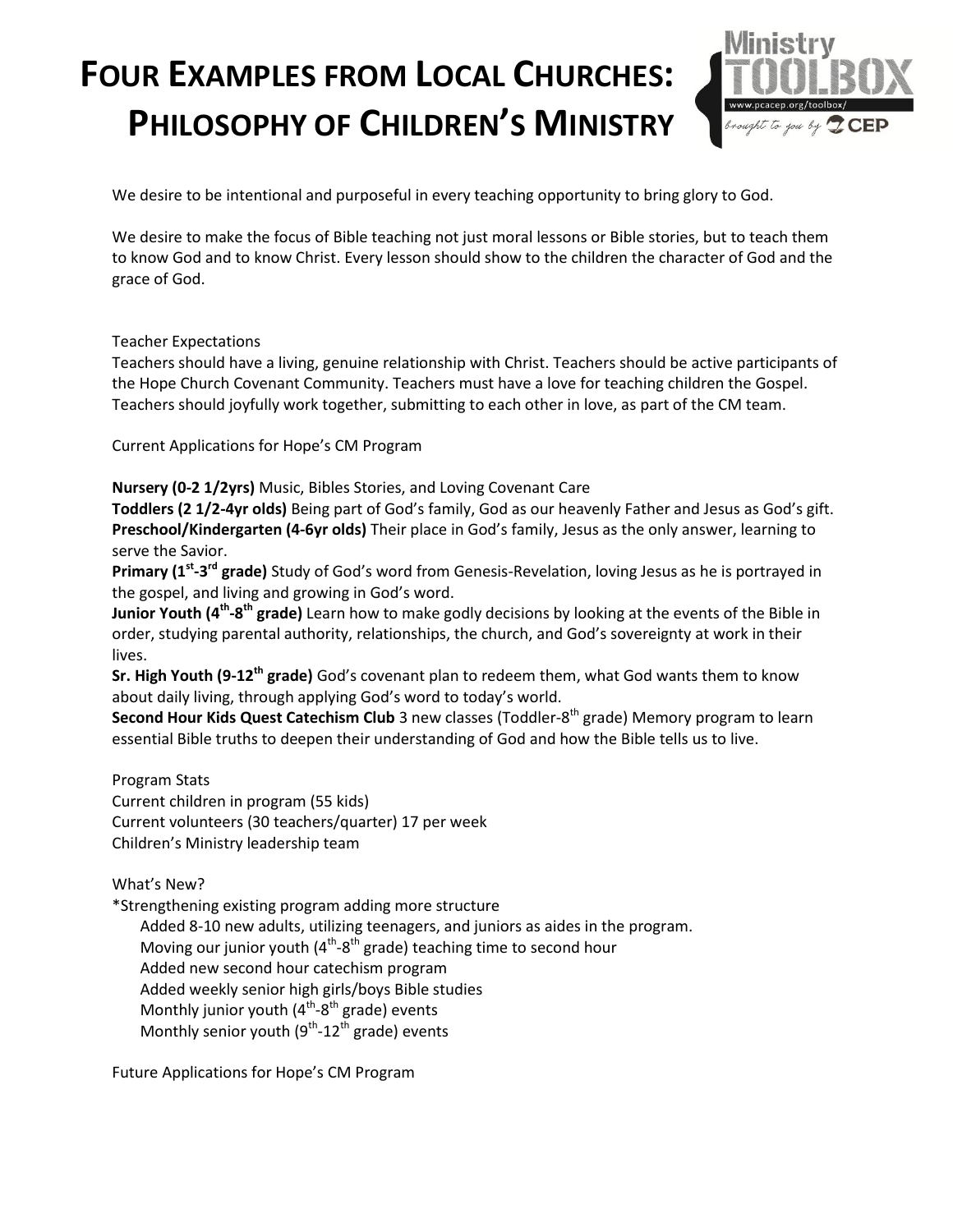

Coming Year Priorities

-Encourage the teachers to incorporate their stories of faith into their teaching and time with the children.

-Provide opportunities for our children to experience and practice their part in the Hope church community.

-Provide a stronger link between the home and church by equipping families to glorify God together, and integrate God's Word into every area of life.

-Provide the resources for our children to worship and practice their faith as part of the church family.

It is our hope that these values will be taught from the pulpit to the parents, teachers, and to the children. That the adult members will model covenant living to the children and they will be given opportunities to participate in the covenant community and embrace their faith and place in God's family. It is for God's glory that we intentionally, passionately see our collective responsibilities in the passing on of our faith to the next generation. We expect the results to be that our children grow into fully functioning members of the Body of Christ.

CM Leadership Team Plan of Action

Strengthen existing programs and plan for the growing participants in the children's program (40 kids 3<sup>rd</sup> grade and under 20 kids  $4<sup>th</sup>$  grade and up).

- Provide the junior youth ( $4<sup>th</sup>-8<sup>th</sup>$  grade) resources and opportunity to participate in worship
- Prepare the kids to sit in worship
- Prepare the parents for the transition
- Provide adults and a place for the children if not sitting with their parents
- Provide resources for the children to listen, remember, and apply the sermon (a children's bulletin and faith journal)
- Provide, within their second hour class, a time for sermon review with an emphasis on understanding and integrating scripture into every area of life. Followed by continuing in the catechism program.

\*Teacher training in telling God's story, disciple making, the power and priority of prayer, kids in service, and the covenant community

\*Parent training-resources and equipping for the responsibility of raising the next generation of faith \*Provide opportunities for the children to participate and contribute to the church, using their gifts to serve in the children's ministry program, the worship service, and in extending mercy to those in need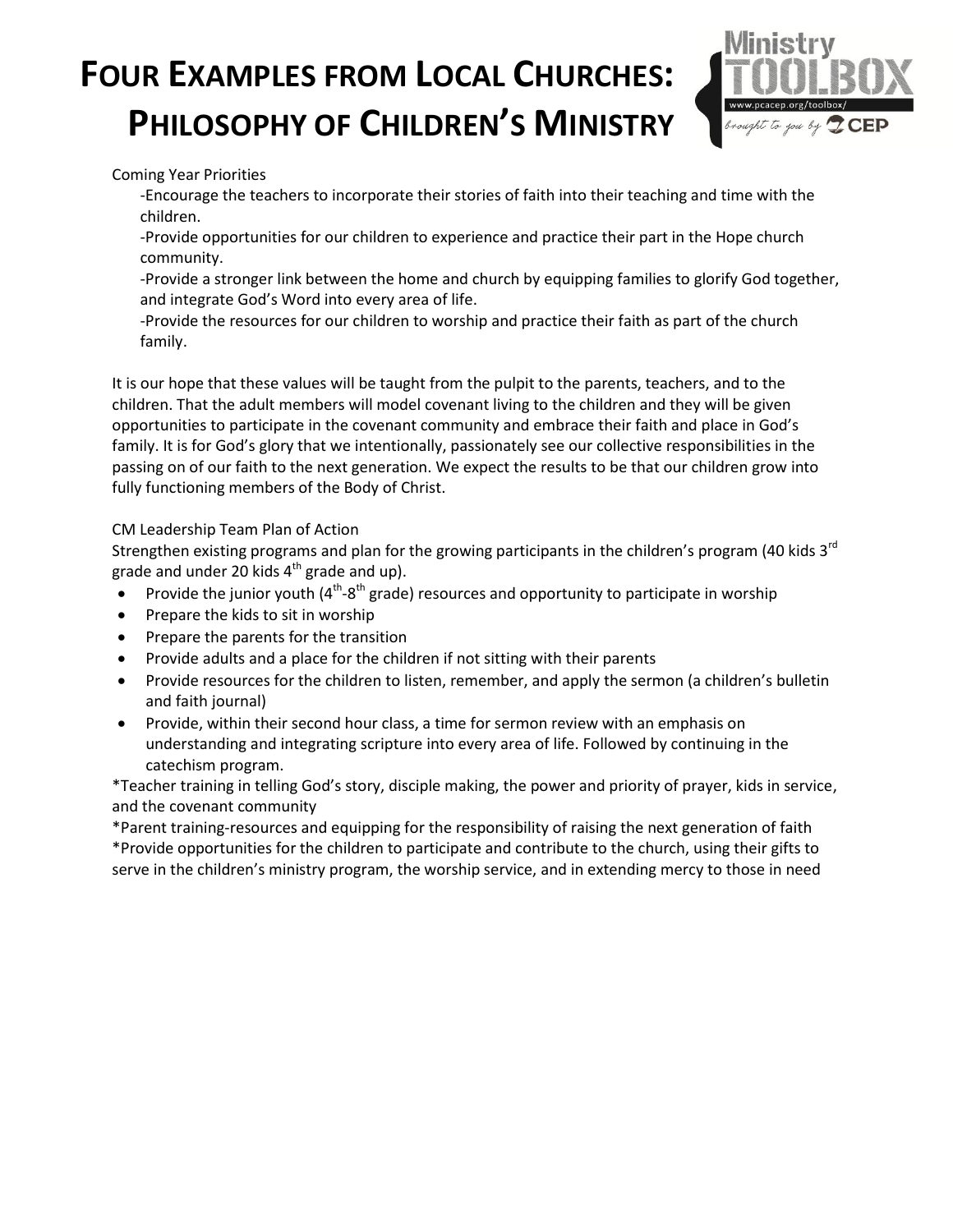

**KIRK OF THE HILLS Philosophy of Children's Ministry Rev. Barksdale Pullen (Example #3)**



Just what is a philosophy of children's ministry? A mission statement? A vision statement? A purpose statement? Are they all the same thing? Does one build upon another? Are they simply nifty catch phases so the children's director has something to do?

What is a philosophy of ministry?



Think of it as a jigsaw picture. Each piece represents some element of your worldview, the resources of the local church, and the vision God has laid on your heart. When all the pieces are put together, you have a picture of the children's ministry for the local church.

#### Why is it important?

Simply stated, a philosophy of children's ministry is important for two reasons: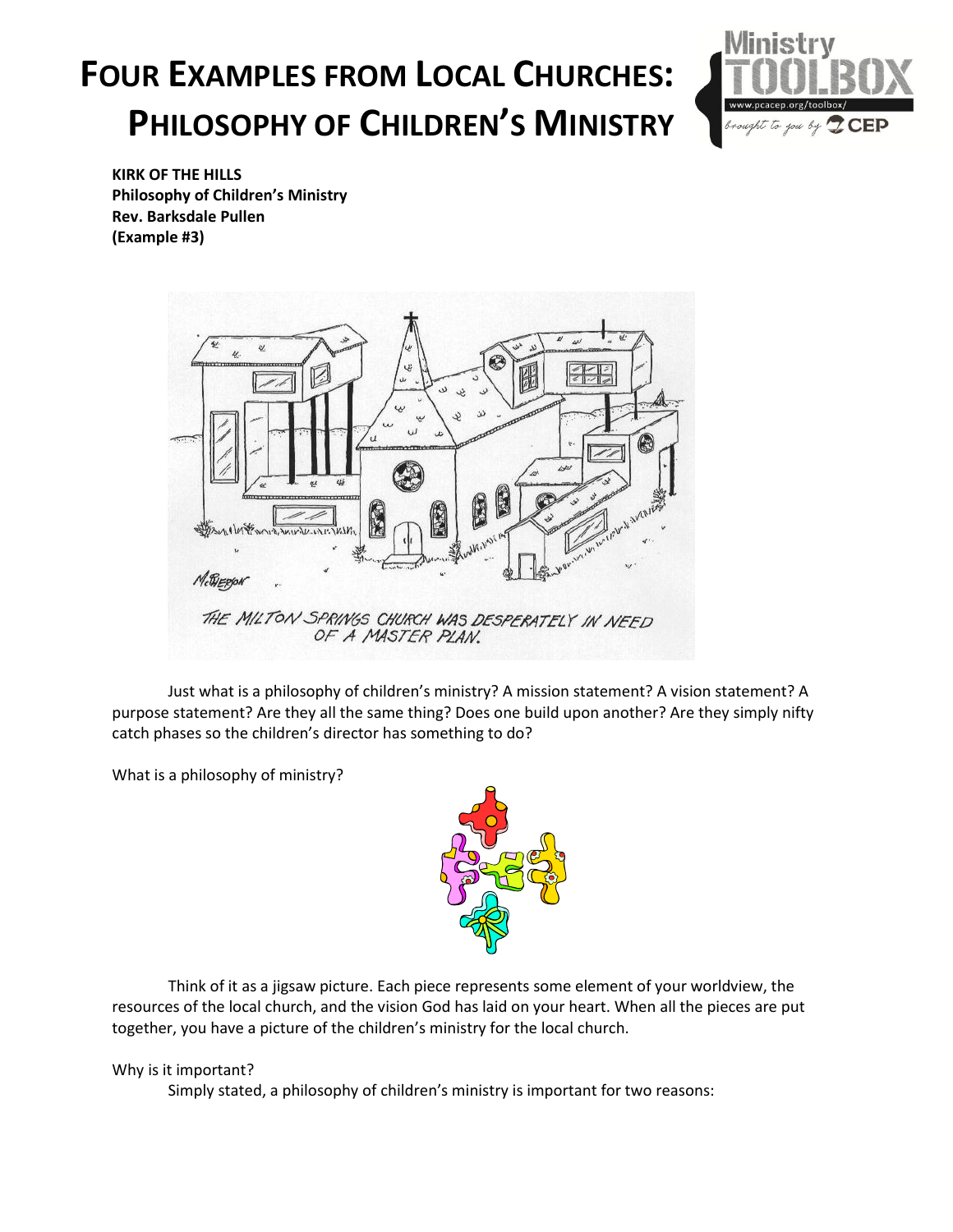

1. It gives direction to the ministry. Resources are limited and we must decide where the Lord is leading the ministry. Sometimes we are faced with several good ideas, but only one will really fit into the philosophy of children's ministry at a local church, so the philosophy gives a grid to evaluate ideas. 2. It gives the children's director a guide in which to organize his/her time.

So, what pieces are needed? When constructing a philosophy of children's ministry I like looking at the following pieces:<sup>1</sup>



It is important to note that we need to put the pieces together from a Reformed perspective. As Susan Hunt has reminded us, "*We must think through an issue theologically, because our ministry is a reflection of our theology*.*"* For example, if we begin with the piece of a low view of Scripture (Basis of Authority) this can lead us to a distorted picture; from choosing unbiblical curricula to deciding how we will discipline children.<sup>2</sup>

Marc Anthony, in explaining the philosophy of ministry, writes,

The first and most fundamental Piece, the Basis of Authority, is Holy Scripture. The Word of God is the "basis upon which all thinking rests." A high view of Scripture is the Christian educator's ultimate frame of reference. A high view is one that accords with Christ's view of the Bible. Jesus said, "I tell you the truth, until heaven and earth disappear, not the smallest letter, not the least stroke of a pen, will by any means disappear from the Law until everything is accomplished" (Matt. 5:18). In John 10:35 the Savior states unequivocally, "The Scripture cannot be broken" and in John 17:17, "Sanctify them by the truth; your word is truth."  $2^2$ 

What is our *basis of authority*? In the *Westminster Confession of Faith* the first chapter is dedicated to our understanding of the Holy Scripture, we read:

Although the light of nature, and the works of creation and providence do so far manifest the goodness, wisdom, and power of God, as to leave men inexcusable; yet they are not sufficient to give that knowledge of God, and of his will, which is necessary unto salvation. Therefore it pleased the Lord, at sundry times, and in divers manner, to reveal Himself, and to declare that His will unto His Church; and afterwards, for the better preserving and propagating of the truth, and for the more sure establishment

 $\overline{a}$ 

<sup>1</sup> Anthony, M. J. (2001). *Introducing Christian Education: Foundations for the Twenty-first Century*. Grand Rapids, Mich., Baker Academic. Pp. 26-28.

 $<sup>2</sup>$  Ibid, p. 26.</sup>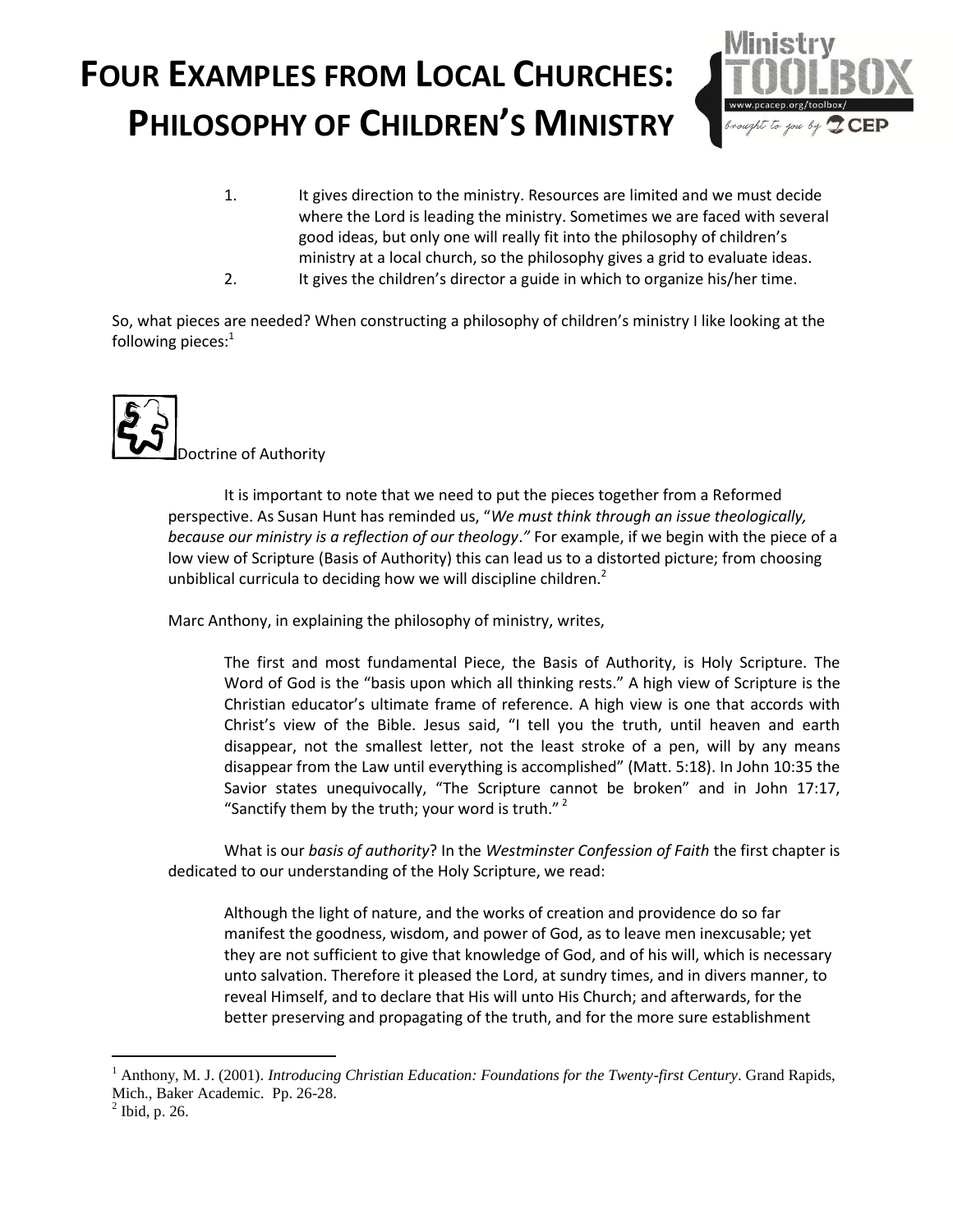

and comfort of the Church against the corruption of the flesh, and the malice of Satan and of the world, to commit the same wholly unto writing: which maketh the Holy Scripture to be most necessary; those former ways of God's revealing His will unto His people being now ceased. (I.1)

And

The whole counsel of God concerning all things necessary for His own glory, man's salvation, faith and life, is either expressly set down in Scripture, or by good and necessary consequence may be deduced from Scripture: unto which nothing at any time is to be added, whether by new revelations of the Spirit or traditions of men. (I.6)

In a word the *Westminster Shorter Catechism*, states,

The Scriptures principally teach, what man is to believe concerning God, and what duty God requires of man.

In the Presbyterian Church in America, our Basis of Authority is found in the Scriptures of the Old and New Testaments, as originally given, to be the inerrant Word of God, the only infallible rule of faith and practice and the *Confession of Faith* and the *Catechisms* of the Church, as containing the system of doctrine taught in the Holy Scriptures.



The first place we turn is God's revelation itself in Genesis 1-3. Here we see the story of the creation of humankind and draw out the doctrine of the image of God. From the image of God we see several characteristics of children that affect our relationship with them:

> *Active and Purposeful* – Human beings act in the world in a way as to make sense of things around them, to make connections, and see relationships to order to more effectively have dominion. As teachers enter the classroom they need to take advantage of this created tendency in students as they develop learning strategies.

*Rational* – Human beings seek to perceive and understand the world around them. They have the ability to reason.

*Creative* – Human beings form and make things and ideas from the world around them.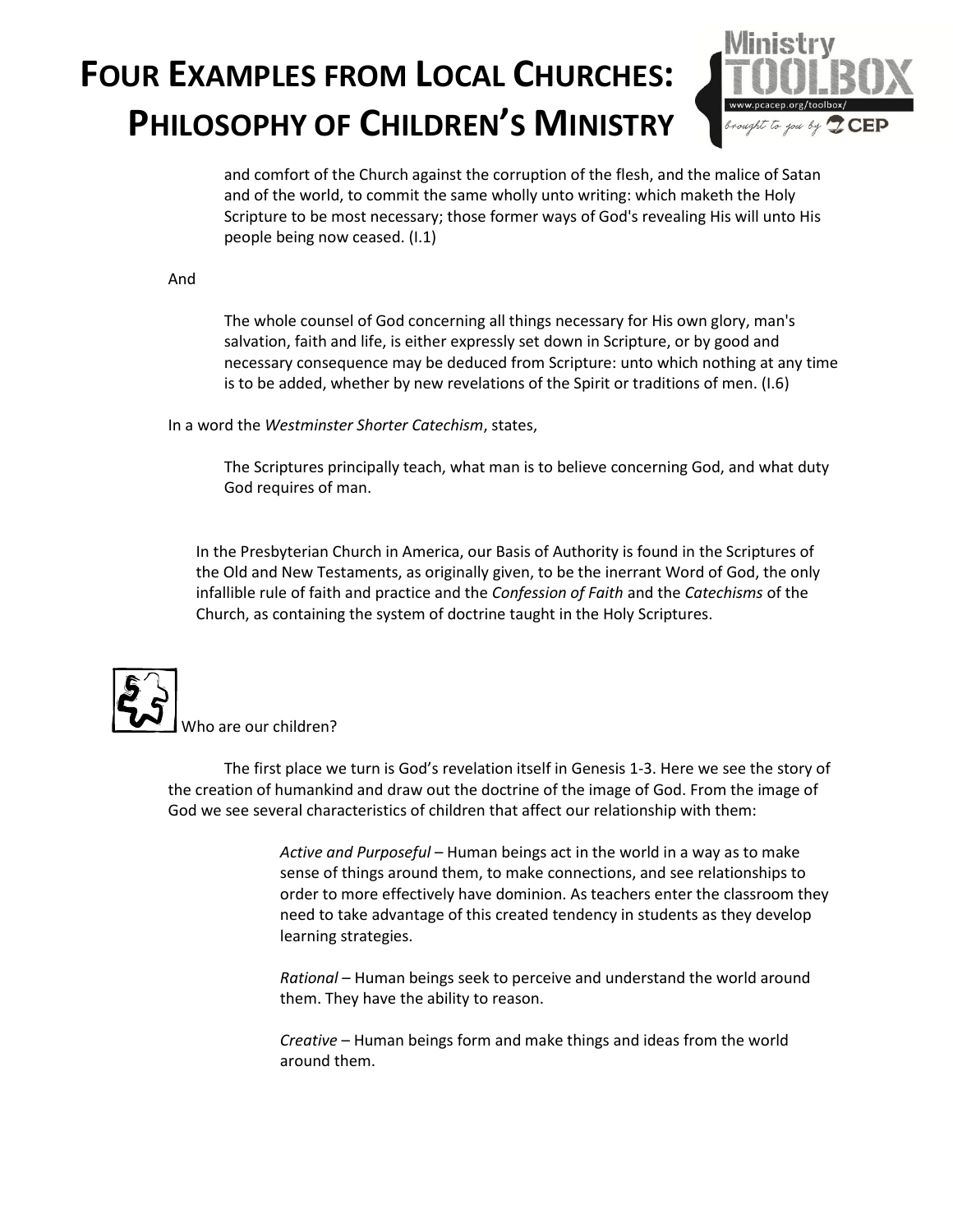

*Moral* – Human Beings act in a way that is according to standards of right or wrong and thus bring about justice or injustice.

*Finite, Fallen, and Redeemed –* Teachers must recognize that although they reflect the image of God, they do not do so perfectly because that reflection is marred by sin. However, since the teacher is redeemed, the Holy Spirit that gives them the power to act in a righteous manner as their relationship with Him grows.

*Free and responsible* – Human beings make judgments according to their own purposes, acting within the bounds of our nature and are responsible for our behavior.

*Exercise dominion* – Human beings think, create, and act in purposeful ways to exercise control in the world around them.

*Social* – Human beings are created to live in relationship with God, with others, with each other, and with creation.

*Merciful & Just –* Out of God's love for them human beings are to extend mercy and justice to others.

*Dependent* – Human beings are created to live in dependence upon God for their very existence, and upon other and creation.  $3$ 

Understanding children is found in the fact that we are all created in the image of God, yet that image is tarnished by the effects of the Fall.

In working with children we also recognize that these characteristics become more fully developed as the child matures. We have the example of the Lord Himself who is God, but who was born as a human being. When we read in Luke 2:52 that 'Jesus grew in wisdom and stature, and in favor with God and men, (NIV)' we tend to have an acknowledgement of what that means; however, it is not spelled out in detail. Therefore discernment is needed on the part of the teacher in working with children at different levels.



 $\overline{a}$ 

What is our perspective on the *Purposes and Goals*? So often in children's ministry we think in terms of education that is passing on the stories of the Bible and the theology of the

<sup>3</sup> The list of characterizations was taken from Graham, Donovan L. 2000. *Teaching Redemptively - course material from EDU 221*. Lookout Mountain, GA: Covenant College. p 71-72. (Donovan Graham has recently authored *Teaching Redemptively*, published by Purposeful Designs ACSI)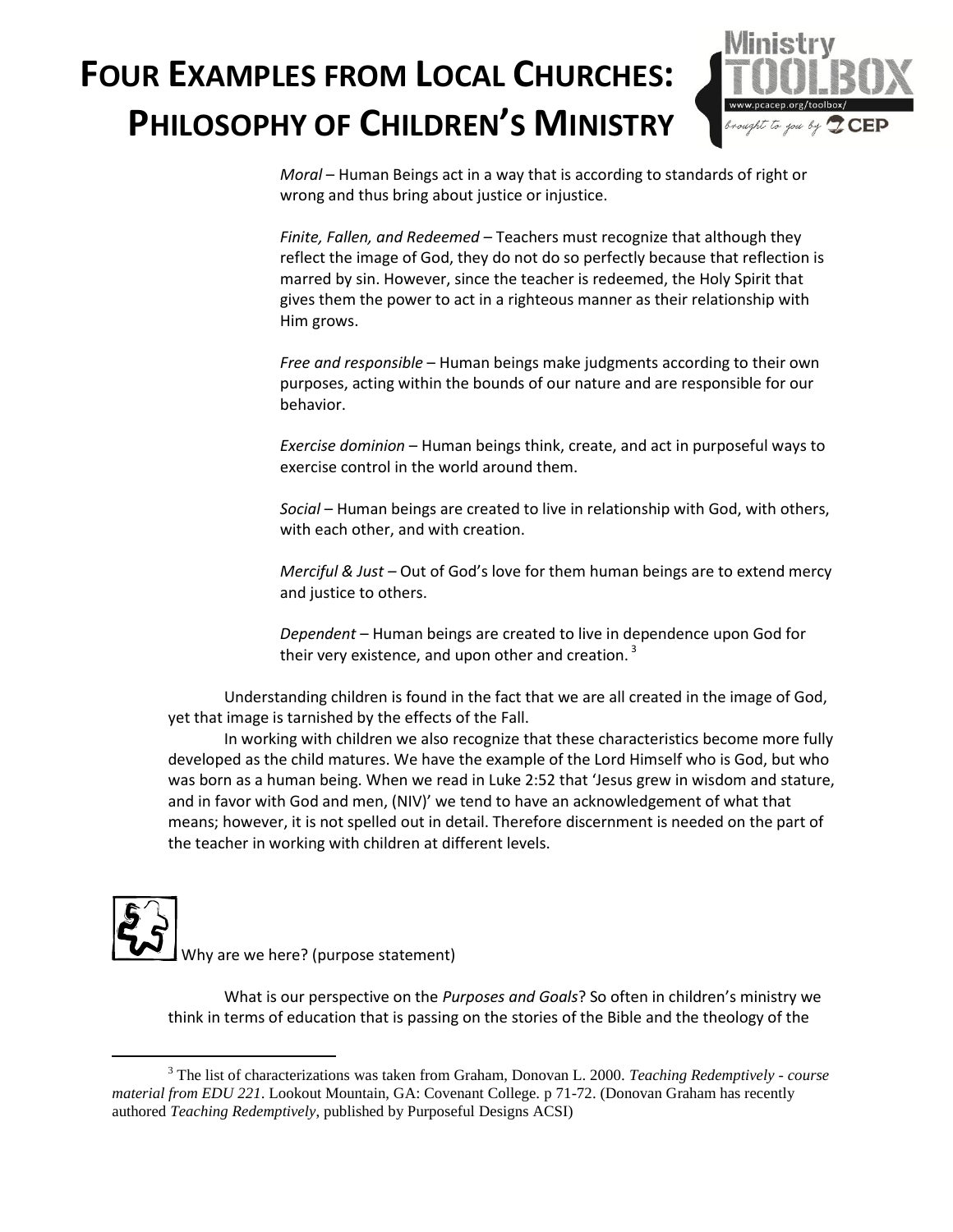

Catechism, which is good and proper. Our ministry, however, should be much more than passing on head knowledge. Robert Pazmiño defines Christian education:

…as the deliberate, systematic, and sustained divine and human effort to share or appropriate the knowledge, values, attitudes, skills, sensitivities, and behaviors that comprise or are consistent with the Christian faith. It fosters the change, renewal, and reformation of persons, groups, and structures by the power of the Holy Spirit to conform to the revealed will of God as expressed in the Old and New Testament and preeminently in the person of Jesus Christ, as well as any outcomes of that effort.<sup>4</sup>

In other words, we are training the whole child, inculcating into their lives a Christian world and life view.

From this point, we begin to develop the general purpose of the local church. As you enter into this area of tangibly building the children's ministry based upon the first two pieces, I think there is an important distinction to keep in mind. The children's ministry of the local church is both a *support* and *stand-alone* ministry. By support ministry I mean that often the children's ministry is called upon to provide support to the other ministries of the church by means of childcare. That does not mean simply babysitting, but we must realize that when the church is doing an outreach event, the children's ministry may be required to provide childcare. But children's ministry is also a stand-alone ministry in that children are members of the covenantal community and are capable, and willing, to participate in the life of the church. For example, the children's ministry can carry out outreach events such as concerts and Backyard Bible Clubs to reach the local neighborhood. (We hope that these events are carried out in conjunction with the other ministries of the church. The point is to be pro-active, not simply reactionary to the other ministries.)

So, how do we develop the general purpose of the children's ministry of the local church? We begin by remembering the basic tenets of our covenantal theology and understand that we minister to the whole person.

What are some of the basic tenets?

 $\overline{a}$ 

Classically there are several components to Reformed theology; however I believe these are the most pertinent to our consideration of education: 5

> *Glory of God* – This is one of the fundamental characteristics of God. 1. God's goal is all that He does is His glory, in the sense of (a) displaying His moral excellence to His creatures and (b) evoking their praise for what they see and for the benefits that it brings them. 2. Human beings' goal in all of their actions must be God's glory in the sense of doxology by word and deed. 3. God so made us that we find the duty of

<sup>4</sup> Based upon the Reformed Distinctives of Great Commission Publications' curriculum.

<sup>5</sup> Ferguson, Sinclair B., David F. Wright, and J. I. Packer. 1988. *New Dictionary of Theology*. The master reference collection. Downers Grove, Ill.: InterVarsity Press., p 271-272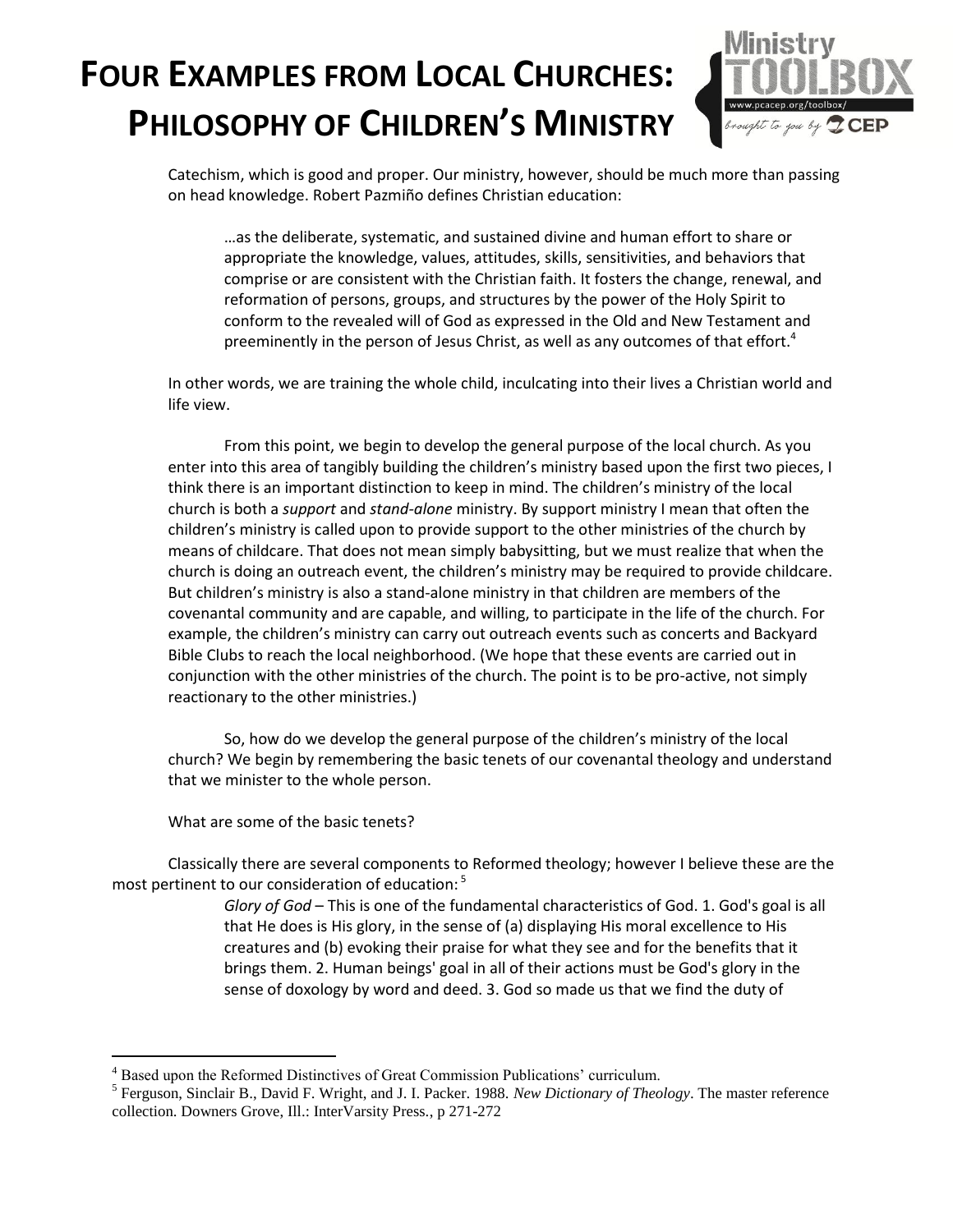

doxology to be our supreme delight, and in that way the furthering of our own highest good.

*Sovereignty of God* - The biblical idea of God's sovereignty includes all that is involved in the divine kingship, and this means at least three things: Ownership of all Creation, Authority over all Creation, and Control over all Creation.

*Redemptive-historical Perspective* - The Reformed approach to the Bible is to see it as the complete, unified counsel of God. Therefore, Reformed theologians interpret every small portion of God's Word in the context of the whole.

*A God-ward Focus* **-** As human beings encounter any biblical truth, it teaches us about God and ultimately elicits worship from us as we discover him to be sovereign Creator, Redeemer and King.

*Christ centric* - The subject of Scripture is God's unfolding story of salvation, and Jesus is its focus.

What are the implications of these tenets? What are the results of training the whole child? In my opinion, the purpose of Christian education is to glorify God by enabling individuals with the tools necessary to see all of life from the perspective of our relationship to God through Christ, and behave according to the rules of our relationship with Him.

First, this definition recognizes that ultimately all we do is an attempt to glorify God—not only in deed but also in word and thought. For an individual to glorify God is not to imply that we as humans can glorify Him, but rather we demonstrate His glory by bringing attention to *all* that He has done.

Second, the definition recognizes that our most basic relationship is with God, and the Holy Spirit regenerating us only restores that through Christ. This aspect of the definition recognizes the culmination of the covenant in creating a proper heart orientation in the person.

Third, this definition asserts that from a proper relationship with God flow the other basic human relationships – self, others, creation – all of which are governed by God as we reflect the character and activity of God in creation. In order to do this in a way that glorifies God, we must properly inquire of society, all creation, and ourselves. <sup>6</sup>

How is this goal of education accomplished? How can the covenant be applied to the educational process? It can be seen in the context of the covenant, the restoration of the four basic relationships.

#### Relationship #1 Personal with God

 $\overline{a}$ 

The first relationship is a person's relationship with God. It must be acknowledged that in all redemptive activity, it is God who must initiate and apply the atoning work of Christ. Perhaps in the restoration of this relationship this unilateral action is seen most clearly. Sin alienated humanity from God, yet the

<sup>&</sup>lt;sup>6</sup> The basic formulation of this definition came from Dr. Allen Curry, Professor of Christian Education at Reformed Theological Seminary. Curry, Dr. Allen. 2002. "Covenant Education" PCA Children's Ministry Conference. Atlanta, GA.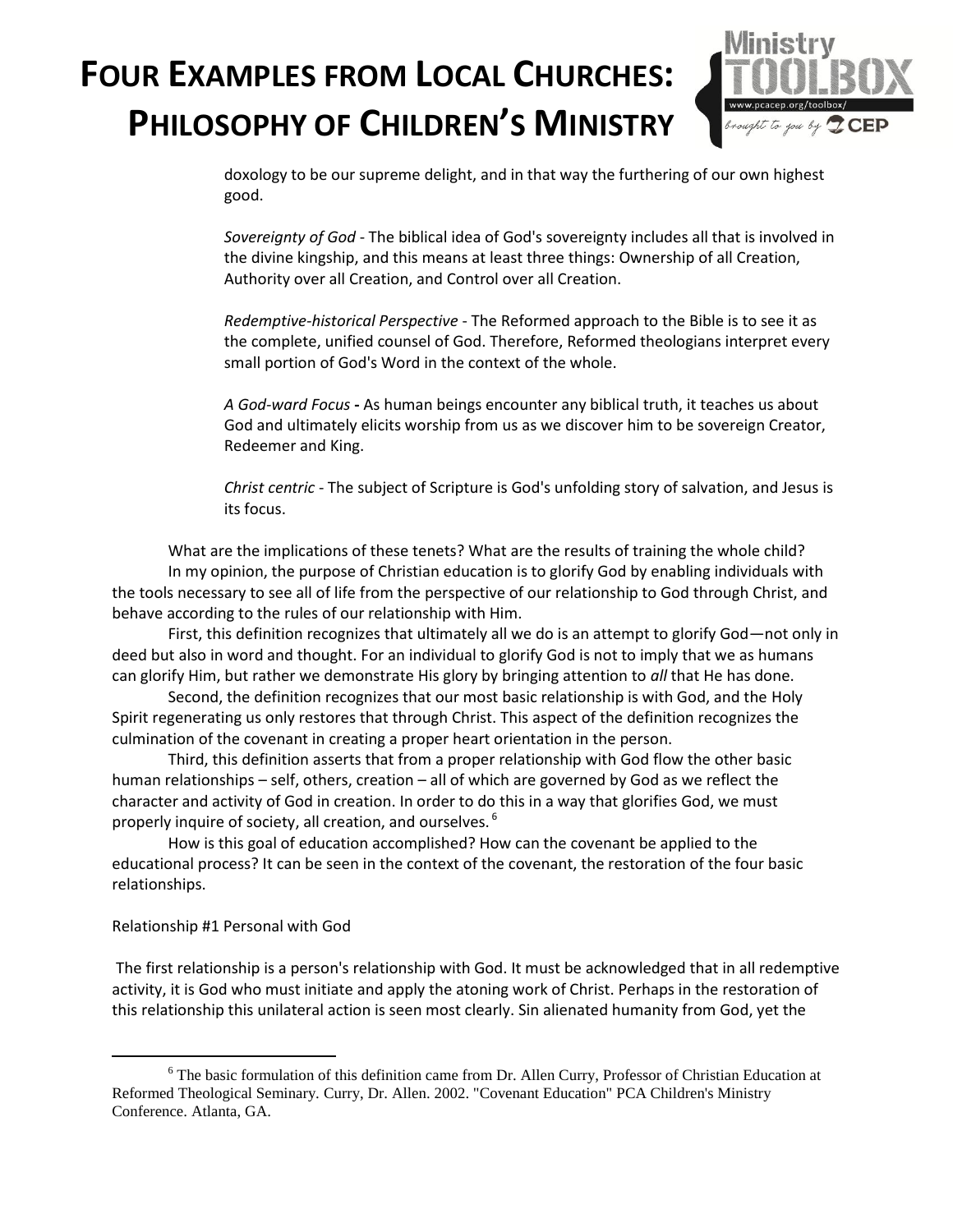

promise of God that He would take us as His people required that He send one who would redeem that relationship by paying the penalty of sin. From a deepening relationship with God, one goes through the process of sanctification, one is conformed more to the likeness of His Son, which in turns transforms one's heart that would seek to reflect the character and activity of God in creation. As the Adam and Eve walked with God in the garden and were faithful servants and obedient children, so as I seek the face of God I too can be a faithful servant and obedient child.

Relationship #2 Personal with Personal (The Teacher)

 $\overline{a}$ 

The second relationship, knowing myself, is applicable as I enter the classroom as teacher. What is the role and function of the teacher? How should we think about teachers? What methods would I use? How would I seek to enable learning in my students? Norman Harper, former professor of Christian Education at Reformed Theological Seminary, said, "The most important thing any teacher brings into the classroom is his or her own redeemed personality." The implication is that a restored relationship with God, through Christ, will have an effect on the process of education and my role as a redeemed teacher. My character as a redeemed teacher should reflect the following<sup>7</sup>:

> *Image of God* – I recognize that I am made in the image of God and that implies that as I go through the process of education I seek to reflect the character and activity of God.

> *Finite, Fallen, and Redeemed –* I recognize that although I reflect the image of God, I do so imperfectly because that reflection is marred by sin. However, since I am redeemed, the Holy Spirit gives me the power to act in a righteous manner as my relationship with Him grows.

*Giftedness* – I realize that God has gifted me with certain abilities for His glory. Part of my task is to seek to develop these gifts and maximize them in the education process.

*Sanctification –* From a Reformed perspective sanctification 'is the work of God's free grace,whereby we are renewed in the whole man after the image of God, and are enabled more and more to die unto sin, and live unto righteousness.<sup>8</sup>

*Prophet, Priest, and King* – The *Westminster Shorter Catechism* explains how Christ executes the offices, and in turn we should strive to reflect these same characteristics as we teach. "Christ executeth the office of a prophet, in revealing to us, by his word and Spirit, the will of God for our salvation. Christ executeth the office of a priest, in his once offering up of himself a sacrifice to satisfy divine justice, and reconcile us to God; and in making continual intercession for us. Christ executeth the office of a king, in subduing us

<sup>7</sup> The list of characterizations was taken from Graham, Donovan L. 2000. *Teaching Redemptively - course material from EDU 221*. Lookout Mountain, GA: Covenant College. P. 106-107. (Donovan Graham has recently authored *Teaching Redemptively*, published by Purposeful Designs ACSI)

<sup>8</sup> PCA, Stated Clerk of. 1983. *The Confession of Faith with Larger and Shorter Catechism*. Brevard, NC: Committee for Christian Education and Publications of the Presbyterian Church in America., Question 35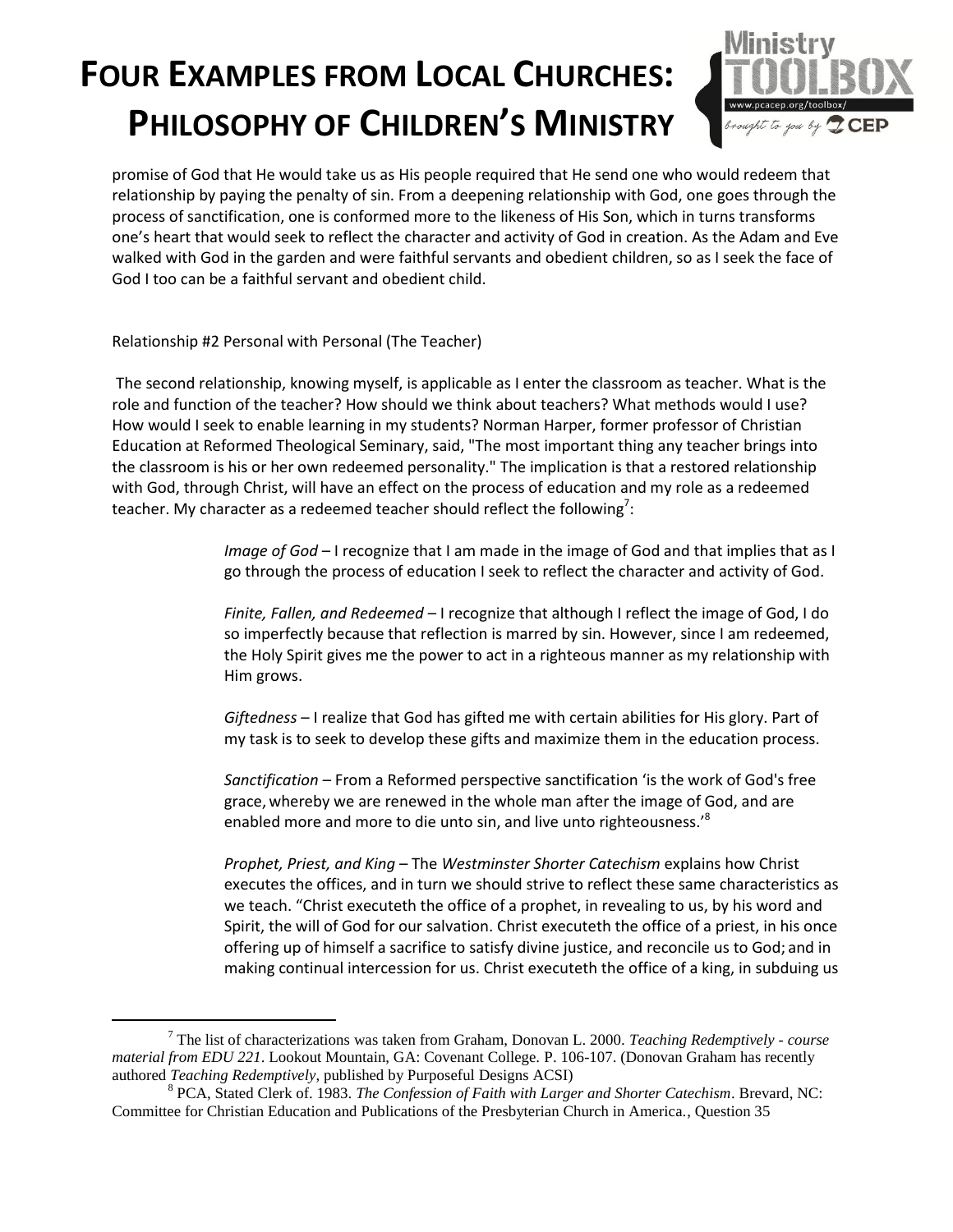

to himself, in ruling and defending us, and in restraining and conquering all his and our enemies."<sup>9</sup>

*Shepherd* – This Biblical metaphor assists me as a teacher in caring for the sheep under my care by setting boundaries and providing for their needs. Depending upon the child's age and abilities, he/she will require more or less shepherding.

*Justice & Mercy* – As I seek to discipline my students I need to be just in the administration of this discipline, and seek restoration of the relationship with myself and the other students as quickly as possible.

*Humble Walk with God* – As I seek to counsel with the students and act and react in different situations they need to see that there is a difference in my countenance  $-a$ redeemed personality.

These traits should influence my character, but they should also influence my practice of education. What is the role of the teacher? What methods should the teacher use?

In my role as teacher I acknowledge that students develop, following the model of Jesus who "grew in wisdom and stature, and in favor with God and men"(Luke 2:52 NIV). As I ponder my role I realize that wisdom is required, because human beings are unique creations with different gifts and abilities that require me to be creative to reach my students. The Psalmist assists us when he writes, "Show me your ways, O LORD, teach me your paths; guide me in your truth and teach me, for you are God my Savior" (Psalm 25:5 NIV) Here the Psalmist describes a progression in the teaching process. At first I may be a dispenser of knowledge to young children or introduce them to a new subject area. However, as the child attains a knowledge base, then my role as teacher shifts to that of a guide creating opportunities for the student to explore and experiment in a subject area, thus recognizing the developing image of God in the student. Then my desire would be that of the writer of Hebrews that the students would master the subject area and become teachers themselves, in turn teaching me as I seek to grow in wisdom and stature. Therefore, there is not one role that I would assume. I would rather be sensitive to the nature of the student my role will develop–from a dispenser of knowledge, to a guide, to a co-learner with the student.

When I consider the various methods to employ, I again recognize the diversity in the students, their giftedness and abilities. In a sense the methods are as varied as the children themselves. For those children with learning disabilities I will explore ways to teach that will reach them at their strengths and build skills for life-long learning. For students who are mentality or physically impaired, again I will seek to call upon the creative aspect of being made in the image of God to teach in an atmosphere requiring extensive modifications. For the regular education environment I again seek wisdom in the teaching process. Several general methods<sup>10</sup> can be gleaned in all of these situations:

> *Lecture –* This form of teaching can be useful for dispensing a knowledge base quickly in a logical manner on which the student can build later.

 $\overline{a}$ 

<sup>&</sup>lt;sup>9</sup> Ibid. Shorter Catechism Questions 24, 25, 26

<sup>10</sup> The list of characterizations was taken from Graham, Donovan L. 2000. *Teaching Redemptively - course material from EDU 221*. Lookout Mountain, GA: Covenant College. p 176-177. (Donovan Graham has recently authored *Teaching Redemptively*, published by Purposeful Designs ACSI)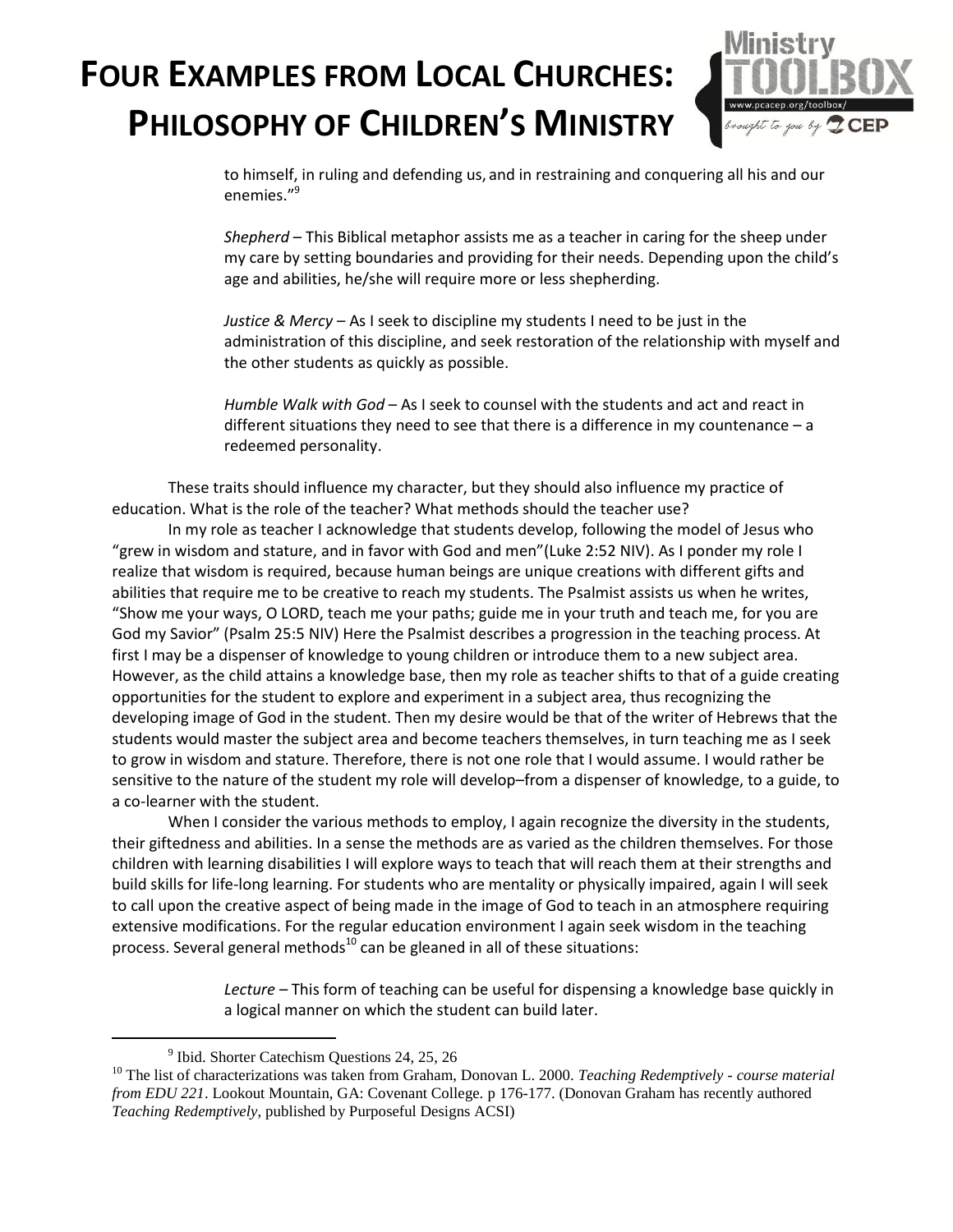

*Discussion –* This form is useful to pool information from the group and share experiences to gain a better grasp on the information.

*Case Studies –* This form of teaching is useful for allowing the students to use their knowledge base and apply it.

*Small Group –* Human beings are created to be in social relationships, so in this method the students can take a project, or task and each contribute meaningfully to the solution.

*Hands-on Experience* – This method recognizes the need for students to apply the material they have learned.

*Meaningful Tasks* – This idea recognizes that the goal of education is to equip students with the tools necessary to have dominion; therefore tasks are not picked simply to fill time.

The restoration of the second relationship, to know myself, has a great effect on the educational process. As I conform more to the image of Christ, this will have a measurable effect on my role as a teacher and on the methods that I employ in the classroom.

Relationship #3 Personal with Others (The Student)

The third relationship, my relationship with others, is applicable as I enter the classroom and view the students. How do I understand the nature of students? What do I assume that the students are like? We see in the covenant of creation that human beings were created in the image of God, and that is my starting point for viewing my students and me. Part of my task as a teacher will be to assist them in redeeming that image that has been marred by sin so that they are equipped with the tools necessary for dominion, reflecting the character and activity of God. I also recognize that this redeeming activity is progressive – that the individual will develop morally, physically, spiritually, cognitively, and affectively.<sup>11</sup> From the image of God we see several characteristics of the students that affect my relationship with them.

Relationship #4 Personal with Creation

The fourth relationship, my relationship with creation, is applicable as I enter the classroom and prepare to teach the curriculum. What realms of knowledge would be studied? What are the broad

 $\overline{a}$ 

<sup>&</sup>lt;sup>11</sup> Downs, Perry G. 1994. *Teaching for Spiritual Growth*. Grand Rapids, Mich.: Zondervan Pub. House., p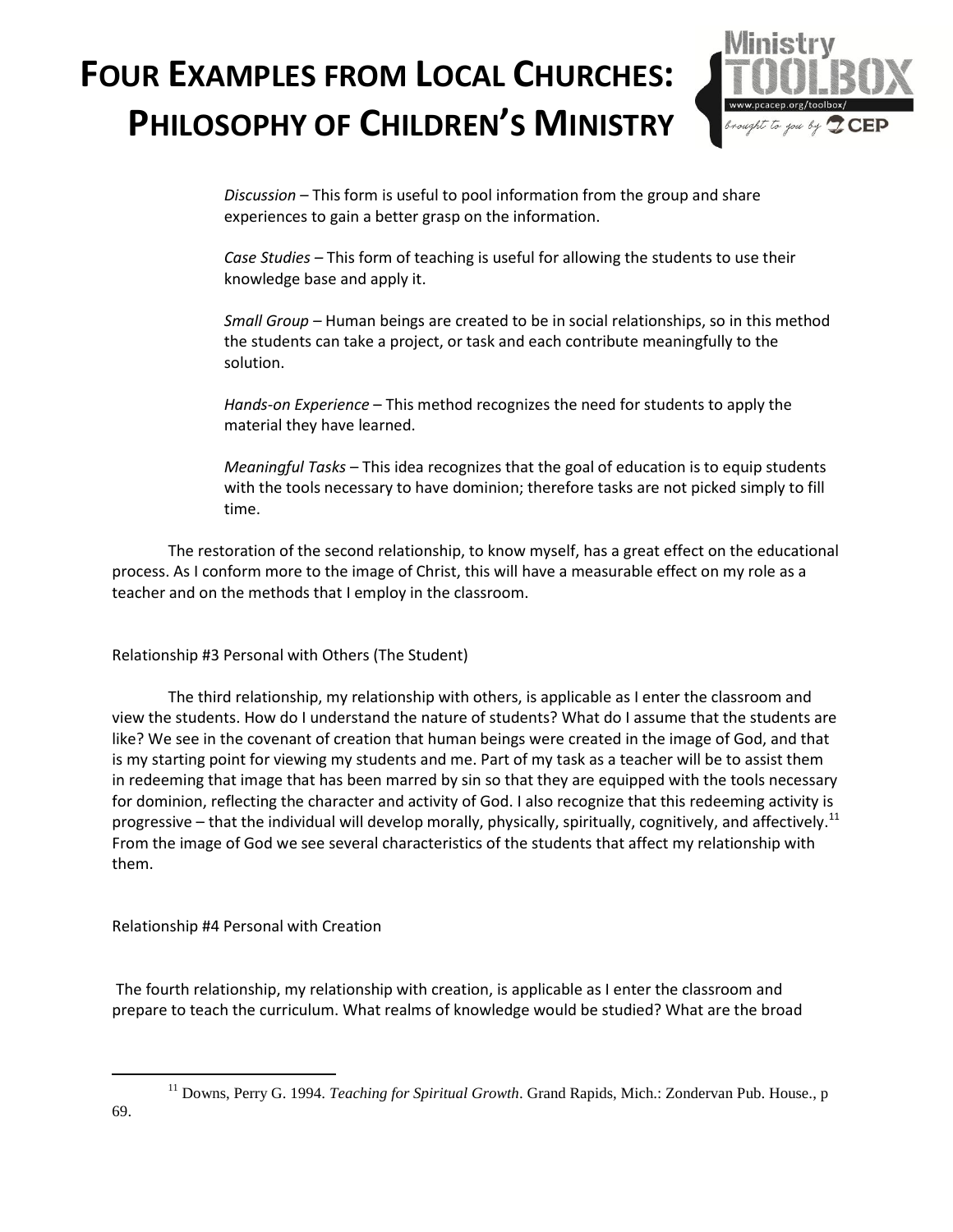

content concerns, given the nature of students? How would I organize curricula? From Psalm 19 and I Kings 4 we receive guidance:

> The heavens declare the glory of God; the skies proclaim the work of his hands. 2 Day after day they pour forth speech; night after night they display knowledge. 3 There is no speech or language where their voice is not heard. 4 Their voice goes out into all the earth, their words to the ends of the world. (NIV)

and

God gave Solomon wisdom and very great insight, and a breadth of understanding as measureless as the sand on the seashore. Solomon's wisdom was greater than the wisdom of all the men of the East, and greater than all the wisdom of Egypt…. He spoke three thousand proverbs and his songs numbered a thousand and five. He described plant life, from the cedar of Lebanon to the hyssop that grows out of walls. He also taught about animals and birds, reptiles and fish. Men of all nations came to listen to Solomon's wisdom, sent by all the kings of the world, who had heard of his wisdom. (NIV)

From these passages it would appear that all of creation is open to our investigation, so that we may have dominion in a manner which is glorifying to God.

The fourth relationship, my relationship with creation, is also effected by Christ's reconciliation. Therefore, as a Christian teacher I see all of creation open for investigation as I seek to educate my students to properly bear the character and activity of God in creation.

What do we want to accomplish? (Vision)

In many ways this piece is dependent upon your local church's vision.

One church developed a three-year plan to cover the basics of Reformed theology at various age levels, because they realized that every three years or so their church members were transferred to another base or job. Is there a segment of your community you want to reach? Do you need to find people who would like to begin an outreach to children using English as a Second Language (ESL)? Do you need Spanish-speaking Backyard Bible Clubs? Are there a special needs children who need a Sunday school class? Are your children available in the summer for summer camps, or do the children in your church go away for the summer? Do the children in your church have a good Bible foundation and need to be encouraged to live out their faith? Is there Biblical illiteracy in your church and you need to lay a good foundation?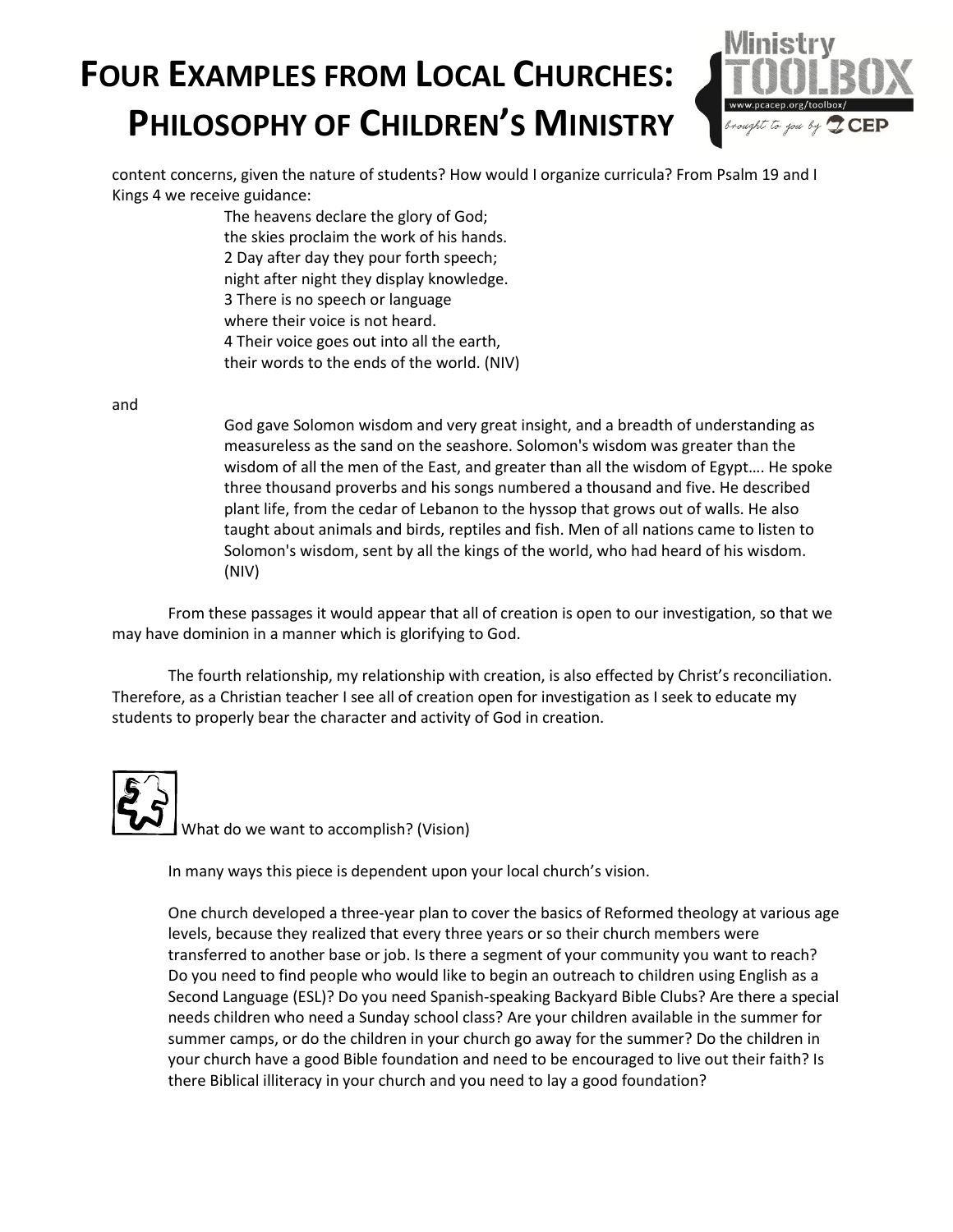

In developing a vision spend time in prayer and in counsel with others in the church that have a heart for children. Often as you pray and think about the greatest needs in your congregation *and* the gifts that God has placed in your congregation, the vision begins to take shape. Another point to keep in mind – the vision may change with time, so do not be locked into the ministry looking only one way.

For example, in the church where I serve the general purpose statement for the church

is:

As the **family** of God, We **worship** the Triune God, **Teach** the truth of God's Word, And equip His people to **reach** the world.

However, for this year the Session as adopted a passion, or vision, statement that all the ministries are to work toward, it is:

To see the gospel increasingly characterize our relationships as a church family, and compel us to communicate and demonstrate the love of Christ to those in our community who do not yet know him.

So how does the children's ministry embrace this vision this year to facilitate an inreach and an outreach component? Remembering that the children's ministry is both support and standalone, consider some of the following ideas:

- Church-wide Family Camp Weekend
	- o Event for the fall
- Pre-school VBS and Elementary BYC
	- o Consider in-reach and outreach
- After school programs using Fun with Faith Clubs
	- o Concentrate on area public and private schools where members' children attend
- $\odot$  Focus on being visitor friendly, especially on Wednesday nights
- $\odot$  Special summer camps and schools. (For example, art camps or special needs summer school.)
	- o Take advantage of school teachers who have summer off to provide week-long camps
- $\odot$  Cut some programs and encourage families to spend that time together. Provide Sunday schools in spring to assist family with summer family ideas for building community in the church and reaching out to their neighborhoods.
- Etc….



How are we going to accomplish this? (Structure)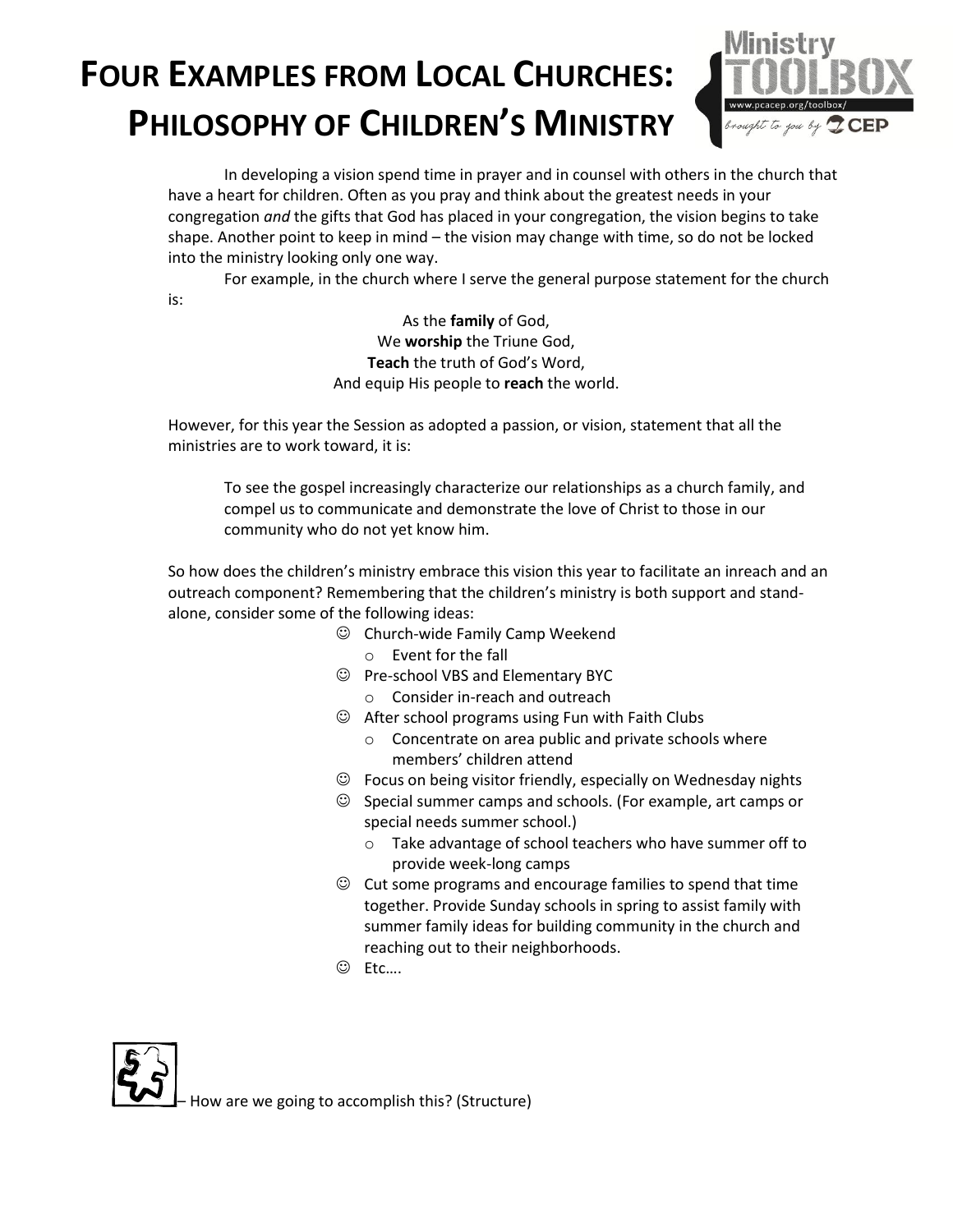

Once again the answer to this question is dependent upon the structure that is in place, or how willing the leadership is to change the present structure. For example, is the best time for a mid-week program on the traditional Wednesday night, or are there circumstances in the community that would make Tuesday night the better choice for reaching your community, or should there be a mid-week program at all? Are we trying to accomplish different things on Sunday morning, Sunday evening and Wednesday evening, or are we trying to do the same thing three different times? Is the Wednesday night group of children the same as the Sunday morning group of children? Should Wednesday evening turn into a sports ministry for outreach using programs such as Upward Basketball? How many programming opportunities do we have?

For me, programs are simply vehicles to build relationships. So I am willing to change the vehicles to meet the needs of the community to build more effective relationships with believers and non-believers. This might mean having:

- Backyard Bible Clubs, or having a Vacation Bible School
- Two Sunday School opportunities
- Mid-week program
- $\odot$  Summer Camps or day camps
- Art, music, craft, or sports camps

The basic idea is to take the vision and work backwards to determine what is needed to accomplish the task. Ask questions such as:

- What people are needed?
- Money?
- © Space?
- © Supplies?
- © Approval?
- © Support?



Put it into action. Begin by getting the leadership on board with your philosophy of children's ministry. Then move on to key people in your ministry, and be prepared to modify the vision based upon their input. Then recruit the appropriate people and resources needed. And always promote the ministry to the congregation *and* parents. After all, it is a covenantal community.



Did we accomplish our task?

Evaluate…Did we accomplish the task? Do we need to modify the philosophy? The Lord will bring new people into your church with new gifts, the community will change, and you will change.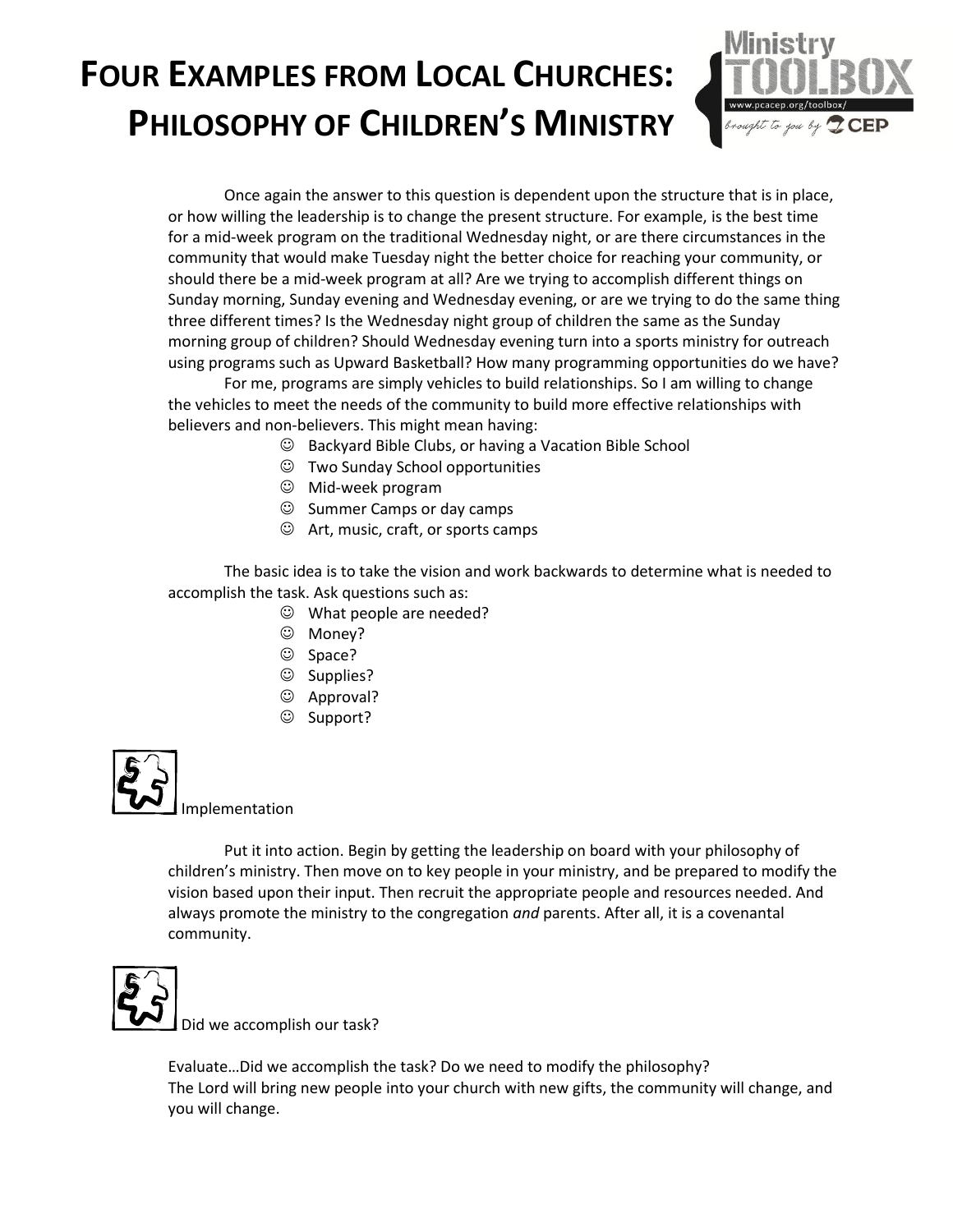

The main thrust is that our children's ministry should not be simply babysitting or reactionary, but rather deliberate in what it is trying to accomplish.

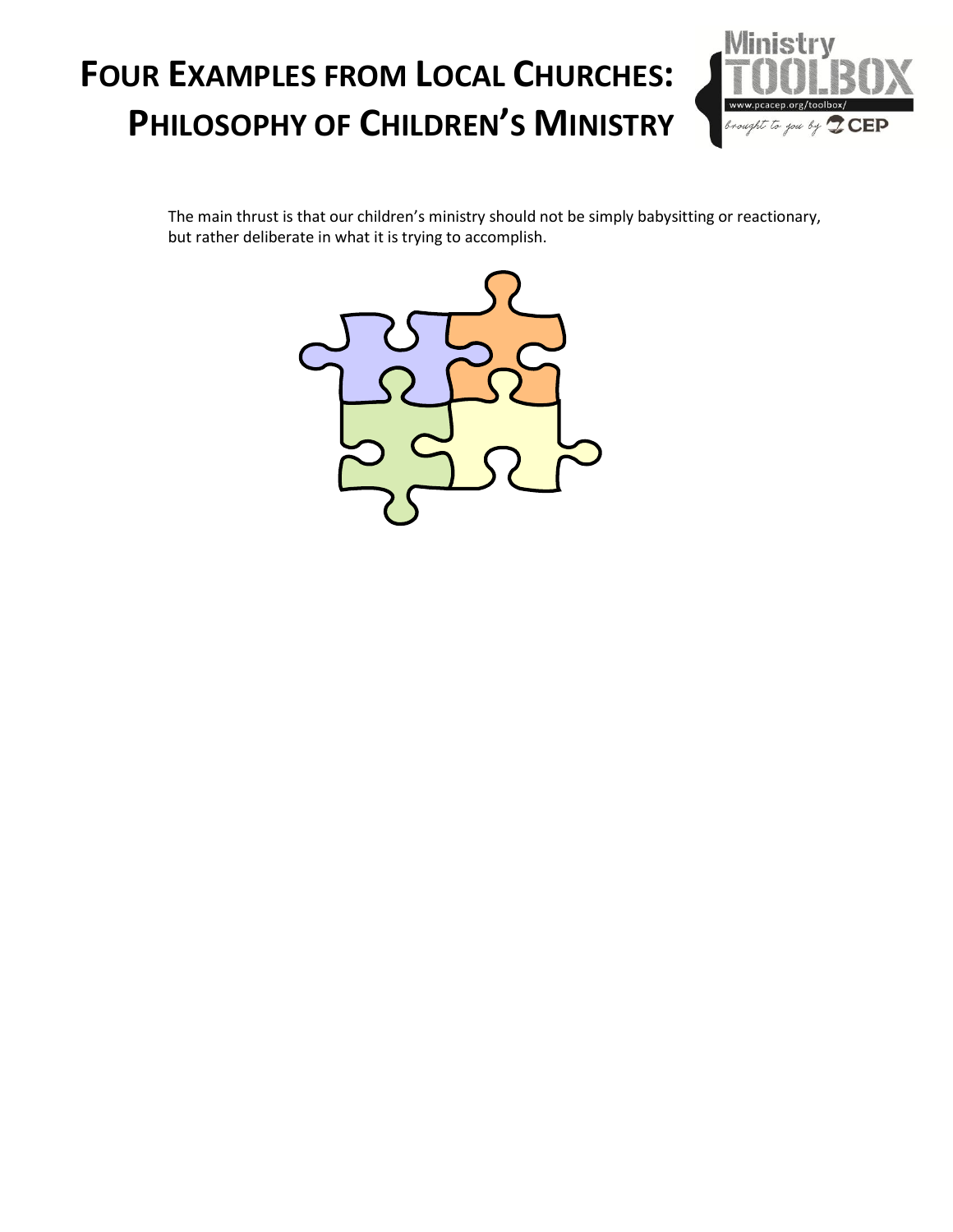

**PHILOSOPHY OF MINISTRY (EXAMPLE #4) Vision for Children's Ministry Rev. Tim McCracken "Without a vision people perish" Proverbs 29:18 (KJV)**

When I arrived at Oak Mountain the children's ministry was doing some great things, but it needed more specific direction. As I had done at the church where I previously worked, I began the process of adopting a vision for the children's ministry. It is not as intimidating as it may sound. By building on the philosophy of why we do children's ministry and mixing in a little imagination, you can come up with a vision to fit your situation.

The first step is to obtain the vision statement for your church. If it is not written, ask your pastor or leaders what their vision is for the congregation. Taking this information begin praying for guidance and wisdom as to how you can incorporate the church's vision into a vision for the children. Summarize the church's statement into a short, one sentence statement that is easily remembered (if it has not already been done for you). At Oak Mountain the mission statement is "To glorify God by equipping its members to evangelize the lost with the gospel of grace and to disciple the entire congregation in living out the gospel of grace, resulting in growing relationships with God, the Body of Christ, and the lost." The shortened version is, "Preaching the gospel to ourselves, to one another and to a lost world." It was upon this statement about which I began to pray even before I arrived at OMPC. As you study and pray over your church's mission statement, ask the Lord for wisdom and creativity to mesh the church and children's vision into a unified whole.

The second step is to go back to the philosophy of children's ministry and search the Scriptures asking, "Why do we do children's ministry?" I went to the following Scriptures. Some are obvious and some need some explanation as to why they would be considered.

| Genesis 17:7 | Deuteronomy 6    |
|--------------|------------------|
| Psalm 78     | Proverbs 22:6    |
| Malachi 4:6  | Matthew 19:13-15 |
| Luke 1:17    | Acts 2:38-39     |

I am assuming your church's vision has a Scripture basis so we will not spend any time discussing that issue. We chose Psalm 78 (read passage) as the passage to direct our vision and focus what we wished to accomplish through the children's ministry at Oak Mountain. After much prayer and consideration the vision statement took shape and became "Partnering with parents to preach the Gospel to the next generation." It is this Scripture passage and vision statement that guides all that we do in the children's ministry at Oak Mountain.

The third step, and possibly the hardest, is to bring everything into compliance with your vision or discarding it. Get away from the programs and the daily grind and take some time to pray and evaluate every program, considering how it fits into the vision. Almost every program will probably need to be tweaked to fit, or some may need to be terminated. After you have looked at each program, set up a time to meet with the leadership to present your vision, reasoning, and plan for how it will affect the